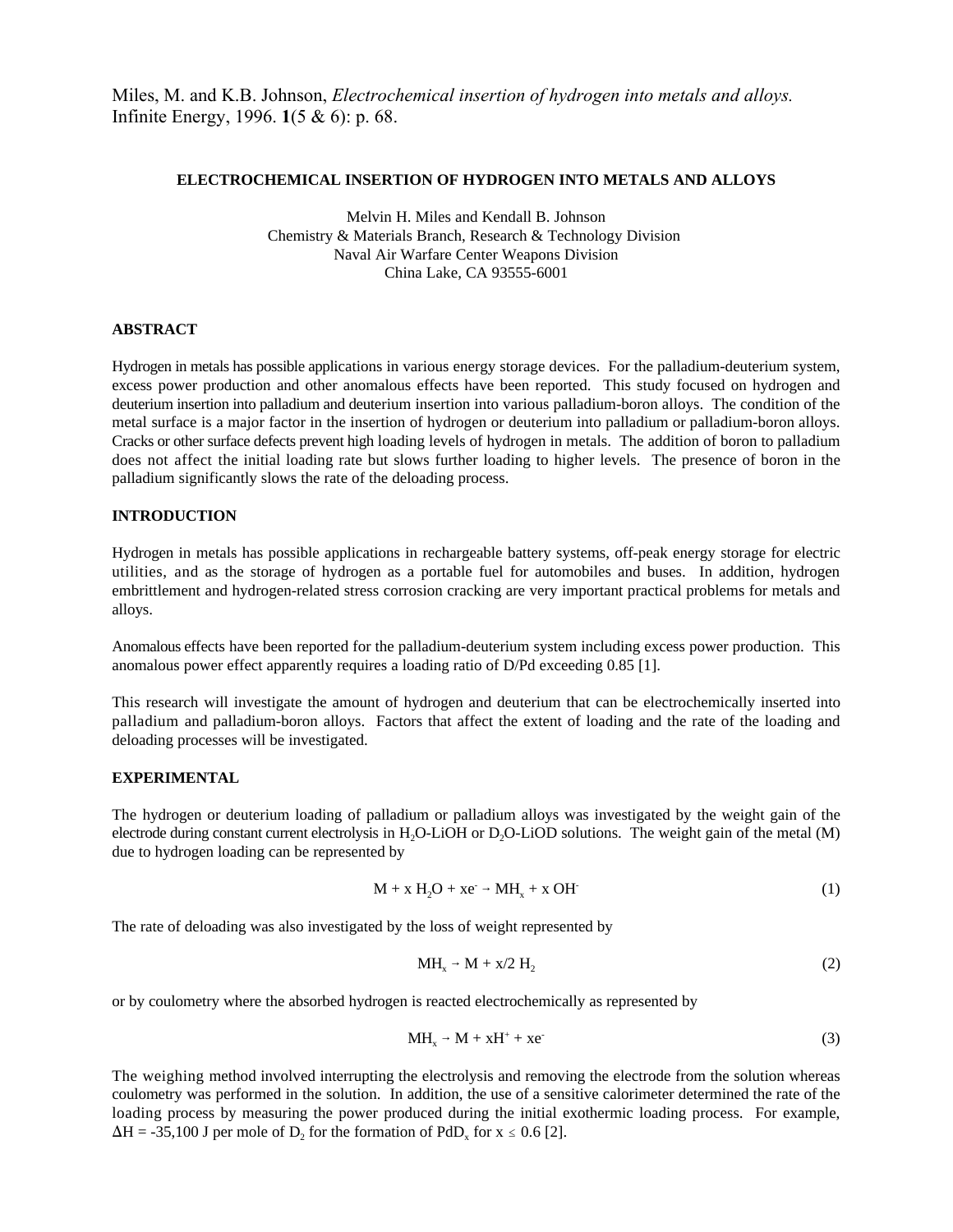### **RESULTS/DISCUSSION**

Initial studies were conducted on palladium rods (1-mm diameter) and palladium sheet electrodes in  $H<sub>2</sub>O + 0.1$  M LiOH solutions to test the reliability of the weighing method. Upon interrupting the constant current electrolysis and removing the palladium electrode from the cell, it was found that the loss of weight (Eq. 2) could be readily measured and that the weight change was linear with time. For five or more weighings over a 10-minute period, the plot of the H/Pd ratios versus time was extrapolated back to zero minutes to yield the initial H/Pd loading when the electrolysis was interrupted.

Loading levels of H/Pd  $\geq 0.7$  were readily obtained in all experiments. Both a 1-mm diameter palladium rod (Johnson-Matthey) cathode and a palladium sheet cathode (Tanaka Metals, Japan) were used in these investigations. The highest loading level for the palladium rod was  $H/Pd = 0.923$  while the highest value for the palladium sheet was H/Pd = 0.821. No obvious correlation between the loading level and the current density could be established. The type of anode used in the cell apparently affected the loading level. Higher loading levels were obtained using a platinum anode than when a nickel anode was employed. The  $H<sub>2</sub>O-LiOH$  solution eventually became dark due to corrosion products when the nickel anode was used.

Although a loading level of  $H/Pd = 0.7$  was readily obtained in all experiments using palladium cathodes, only a few experiments yielded H/Pd ratios approaching 0.9. The highest loading occurred following the heating of the loaded palladium rod with a heat gun that caused it to glow red due to a run-away exothermic reaction of the hydrogen exiting the surface with oxygen from the air.

The study of the H/Pd ratio over a 21 day period for a palladium rod cathode showed several peaks and valleys in the loading ratio versus time. The H/Pd ratio varied from 0.79 after 3 days to a low of 0.72 at 6 days and a maximum of 0.92 at 16 days. There was no obvious correlation between the loading ratio and any experimental variable. For most experiments, the change in H/Pd after interrupting the electrolysis was generally about -0.01 per minute.

A new calorimeter designed and built at China Lake [3] was used to measure the heat of absorption of deuterium into the palladium rod cathode. This result is shown in Fig. 1. A power output of approximately 6.5 mW is observed for 2 hours. This yields 47 Joules that compares very favorably to the expected 44 Joules based on the cathode size (1 mm x 4.3 cm), a loading level of PdD<sub>0.6</sub>, and using the reported value of  $\Delta H = -35,100$  J per mole of D<sub>2</sub> [2]. Fig. 1 shows that most of the loading up to  $D/Pd = 0.6$  is completed within 2 hours of the start of the electrolysis. Further loading beyond the D/Pd = 0.6 ratio yields a discontinuity in the enthalpy value, and the loading process becomes endothermic [2]. No endothermic behavior, however, was detected in our experiment (Fig. 1).

Loading studies for two palladium-boron alloys, both containing 0.75 weight % boron, are shown in Table 1. The loading process is much slower with the boron present than observed with pure palladium. While loading levels of D/Pd = 0.6 could be attained within a few hours for palladium cathodes, nearly 12 days of electrolysis is required to reach this loading level for the palladium-boron alloy (Table 1). Judging from Table 1, the Pd-B alloy in cell C slowly loaded to higher levels. After 100 days, the D/Pd ratio was 0.85 for the alloy in cell C but only 0.63 for the alloy in cell D. **A surface flaw caused this difference**. The Pd-B alloy used in cell D had a long folded-over metal region produced by the swaging of this very hard material. This acted as a long crack in the surface. **Cracks or similar surface defects are a major factor in preventing high hydrogen or deuterium loading levels.**

Further experiments investigated the effect of the boron concentration on the D/Pd loading level. Table 2 presents loading studies by the weighing method for Pd-0.50 weight % B and Pd-0.25 weight % B cathodes. Loading to the D/Pd = 0.6 level becomes considerably faster as the amount of boron is decreased as shown in Tables 1 and 2. Higher D/Pd ratios are obtained initially for the alloys containing the smaller amount of boron.

Calorimetric studies at China Lake showed that the initial exothermic loading of deuterium into the Pd-B alloys is nearly as fast as observed with pure palladium cathodes. This was a surprising result. Further loading to higher levels, however, appears to become very slow for the Pd-B alloys compared to the palladium cathodes (Tables 1 and 2).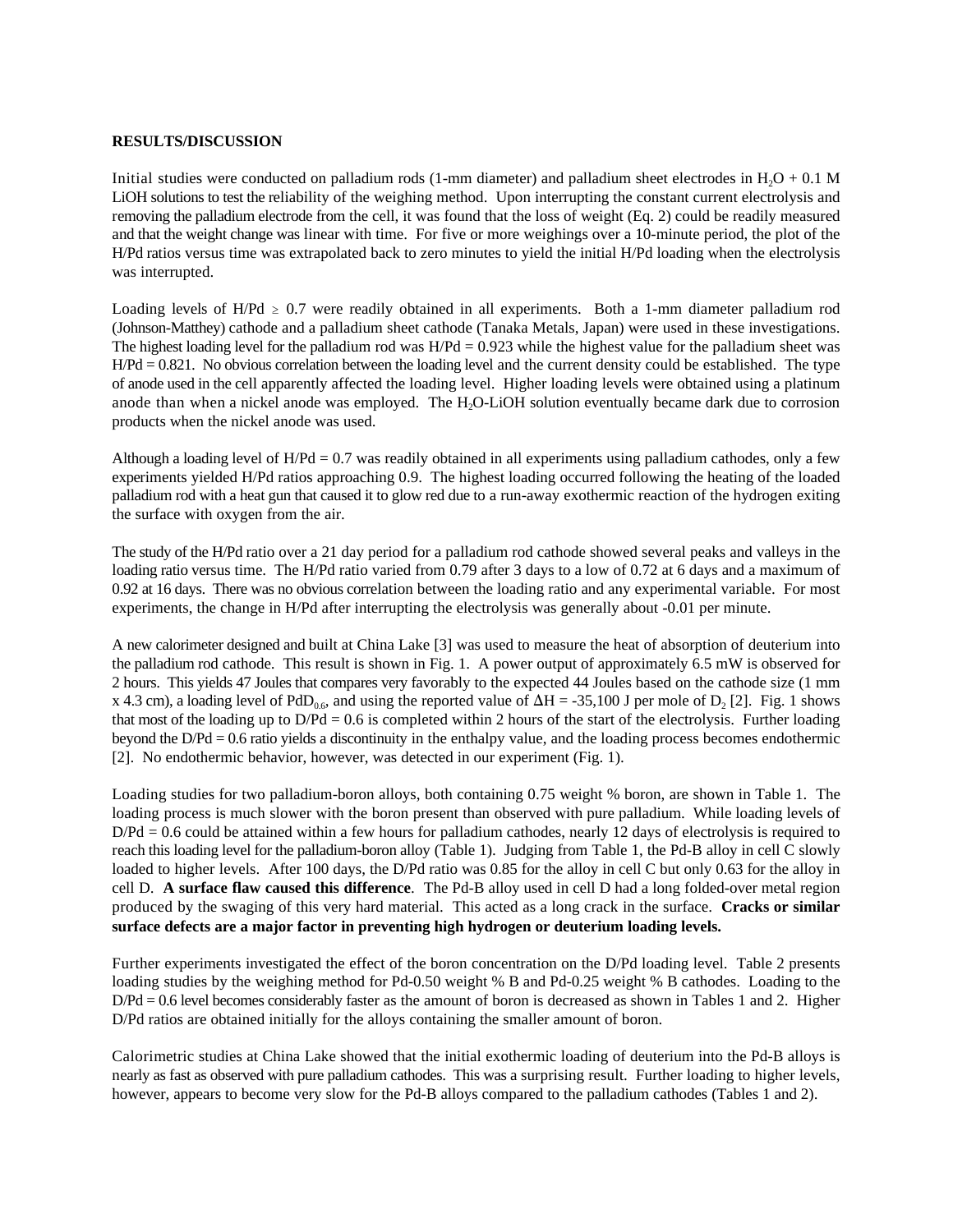Coulometric measurements of the loading were attempted for the palladium-0.75 weight % B alloy. The currents obtained by potentiostatically controlling the cell voltage were only 2-4 mA, hence less than 10% of the deuterium could be reacted electrochemically (Equation 3) even after 28 hours of electrolysis. Measurements by the weighing method also showed very slow deloading rates for the Pd-0.75 weight % B alloys, i.e., the D/Pd ratio change was less than -0.001/minute. **This is more than ten times slower than observed for palladium electrodes**. It took 2 weeks to reach an equilibrium weight for these alloys.

Deloading studies by the weighing method for the Pd-0.50 weight % B and Pd-0.25 weight % B alloys are shown in Table 3. The deloading rate again is much slower than for palladium cathodes. About 10 days was required to reach an equilibrium weight.

Tables 1-3 show that small amounts of boron added to the palladium can produce major changes in the deuterium deloading rates. The initial rates of loading, based on calorimetry, are similar for palladium and palladium-boron alloys. Perhaps boron accumulates in the grain boundaries during the initial loading and then hinders both the further ingress and egress of hydrogen or deuterium into and out of the metal lattice.

# **CONCLUSIONS**

Loading and deloading of hydrogen and deuterium in palladium and palladium-boron alloys can be readily studied by the weighing method. Cracks or other surface flaws affect the degree of loading that can be obtained. **Small amounts of boron alloyed with palladium can slow the deloading rate by a factor of ten or more.**

## **ACKNOWLEDGMENTS**

The authors thank Dr. M. Imam of the Naval Research Laboratory for preparing the palladium-boron alloys.

#### **REFERENCES**

1. M.C.H. McKubre, S. Crouch-Baker, A.M. Riley, S.I. Smedley and F.L. Tanzella, "Excess Power Observations in Electrochemical Studies of the D/Pd System: the Influence of Loading," in Frontiers of Cold Fusion, H. Ikegami, Editor, Universal Academy Press, Tokyo, pp. 5-19, 1993.

2. J. Balej and J. Divisak, "Energy Balance of D<sub>2</sub>O Electrolysis with a Palladium Cathode, Part I. Theoretical Relations," *J. Electroanal. Chem.*, vol 278, pp 85-98 (1989).

3. M.H. Miles and K.B. Johnson, "Anomalous Effects in Deuterated Systems," Final Report (in press).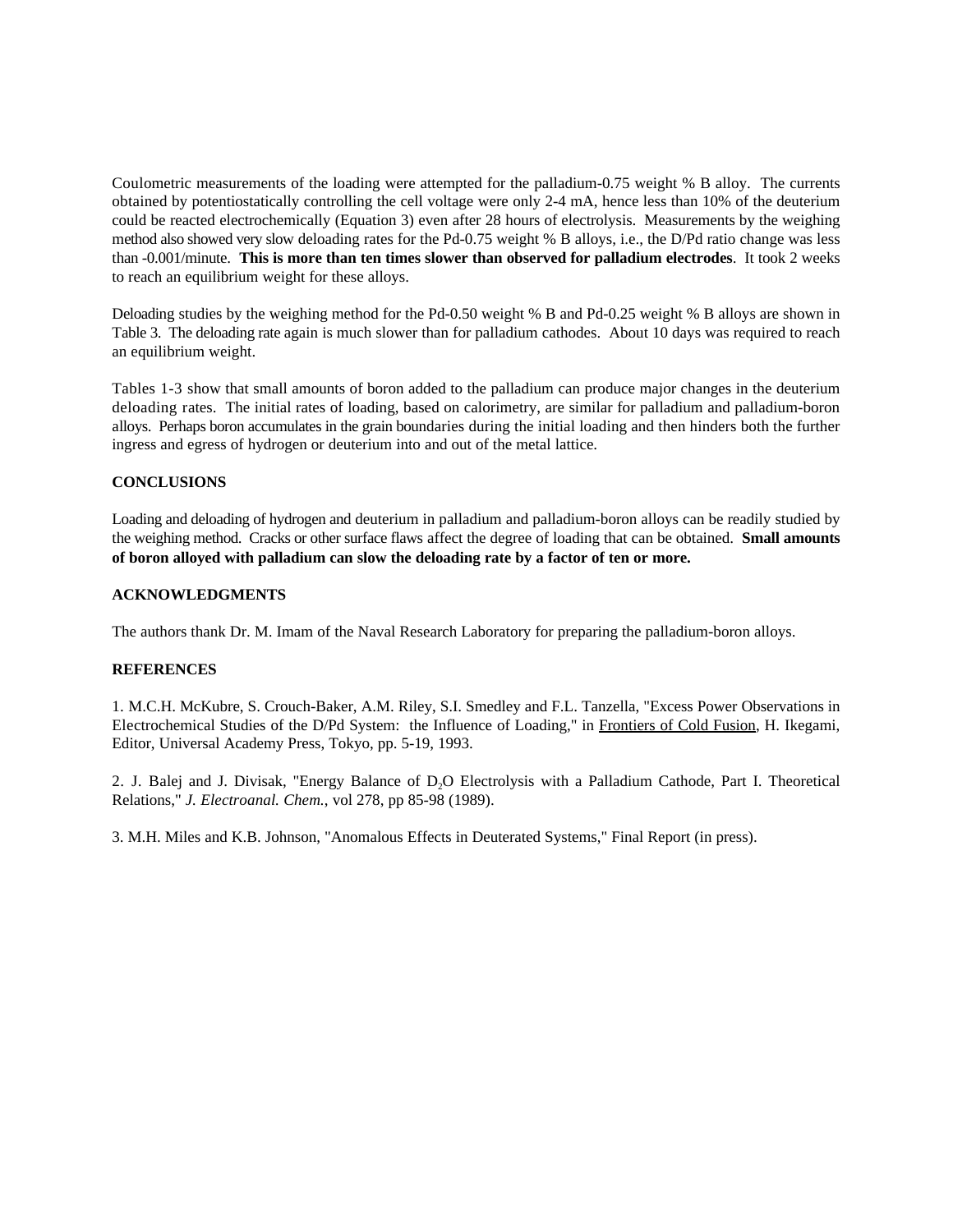

Fig. 1. Measurements of the Exothermic Heat of Absorption of Deuterium into a Palladium Wire Cathode (1 mm x 4.3 cm) using the New Calorimeter Developed at China Lake.

| Time   |          | Pd - 0.75% B   Pd = 0.75% B |
|--------|----------|-----------------------------|
| (Days) | (Cell C) | (Cell D)                    |
|        | 0.580    | 0.550                       |
| 12     | 0.614    | 0.594                       |
| 100    | 0.85     | 0.63                        |
|        |          |                             |

Table 1. Loading Studies by the Weighing Method